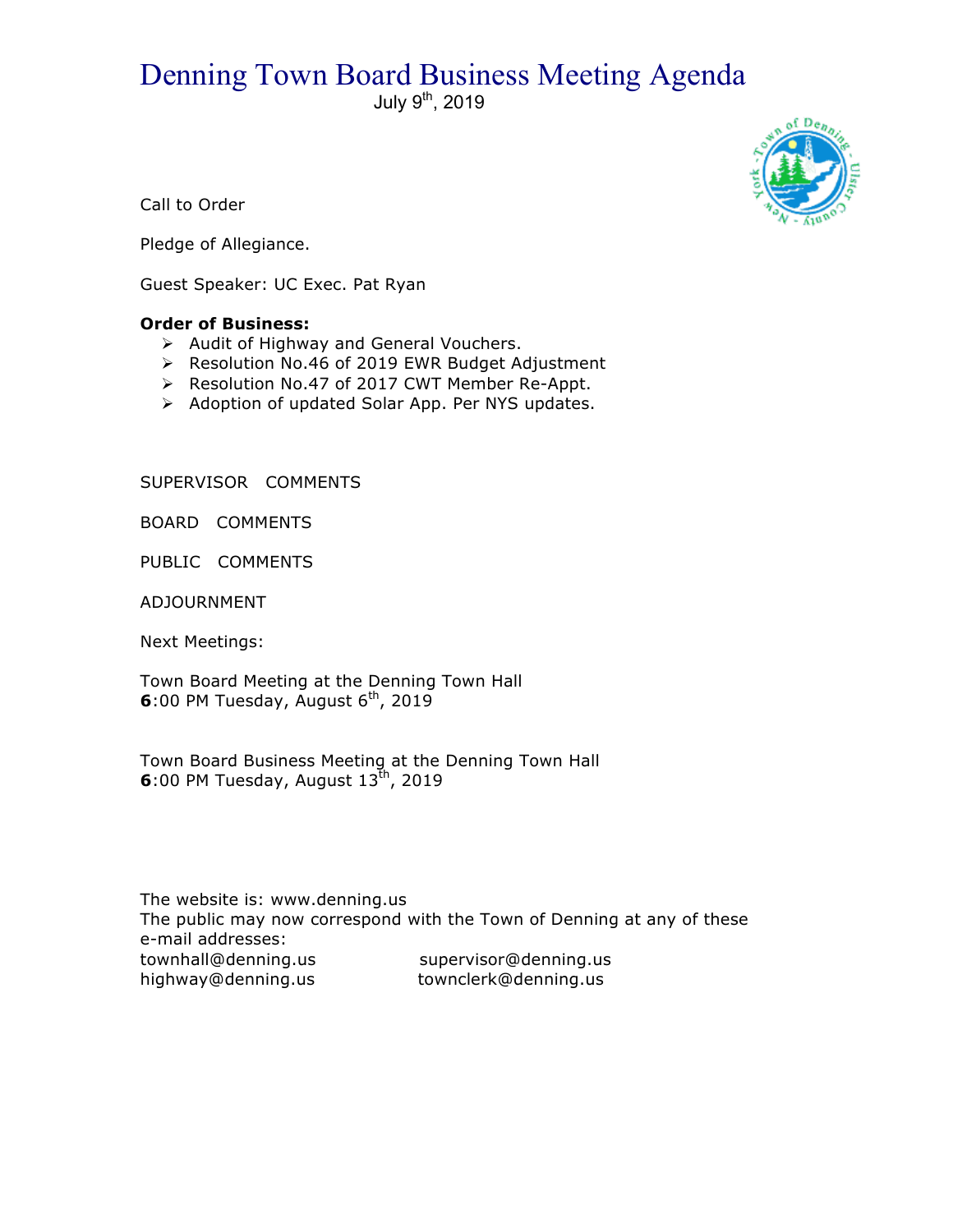Denning Town Board Meeting July  $9^{th}$ , 2019 Resolution No. 46 of 2019

**WHEREAS** the Town of Denning has received the approved funding for the 2019 (EWR) Extreme Winter Recovery amount awarded is \$24,284.35, and

**NOW THEREFORE BE IT RESOLVED** that the Town of Denning Town Board **HEREBY** authorizes the Supervisor to perform the following Appropriations Codes transfers:

Increase Estimated Revenue & Appropriation DA3501 State-Aid Consolidated Highway in the amount of \$24,284.35, and

Increase Appropriations DA5112.2 CHIPS in the amount of \$24,284.35.

**Whereupon**, the Resolution was put to a vote, recorded as follows: Motion to adopt and approve by Councilman Kevin Smith,

2<sup>nd</sup> by Councilman Mike Dean. Roll Call Vote: Councilman Mike Dean AYE Councilman Paul Schoonmaker AYE Councilman Kevin Smith AYE Councilman Gregory Vurckio AYE Supervisor David Brooks AYE Motion carried following a unanimous roll call vote.